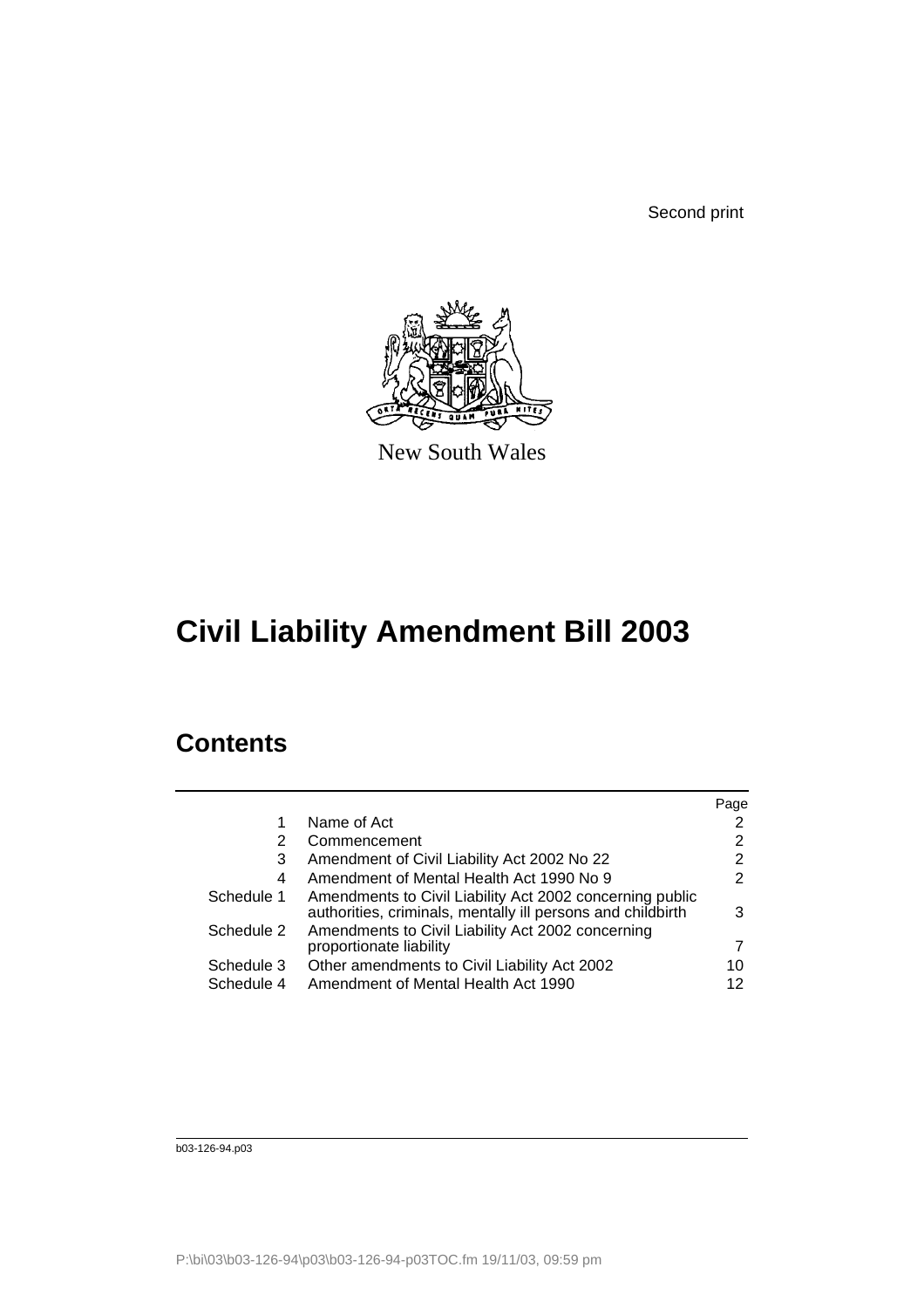**Contents** 

Page

Contents page 2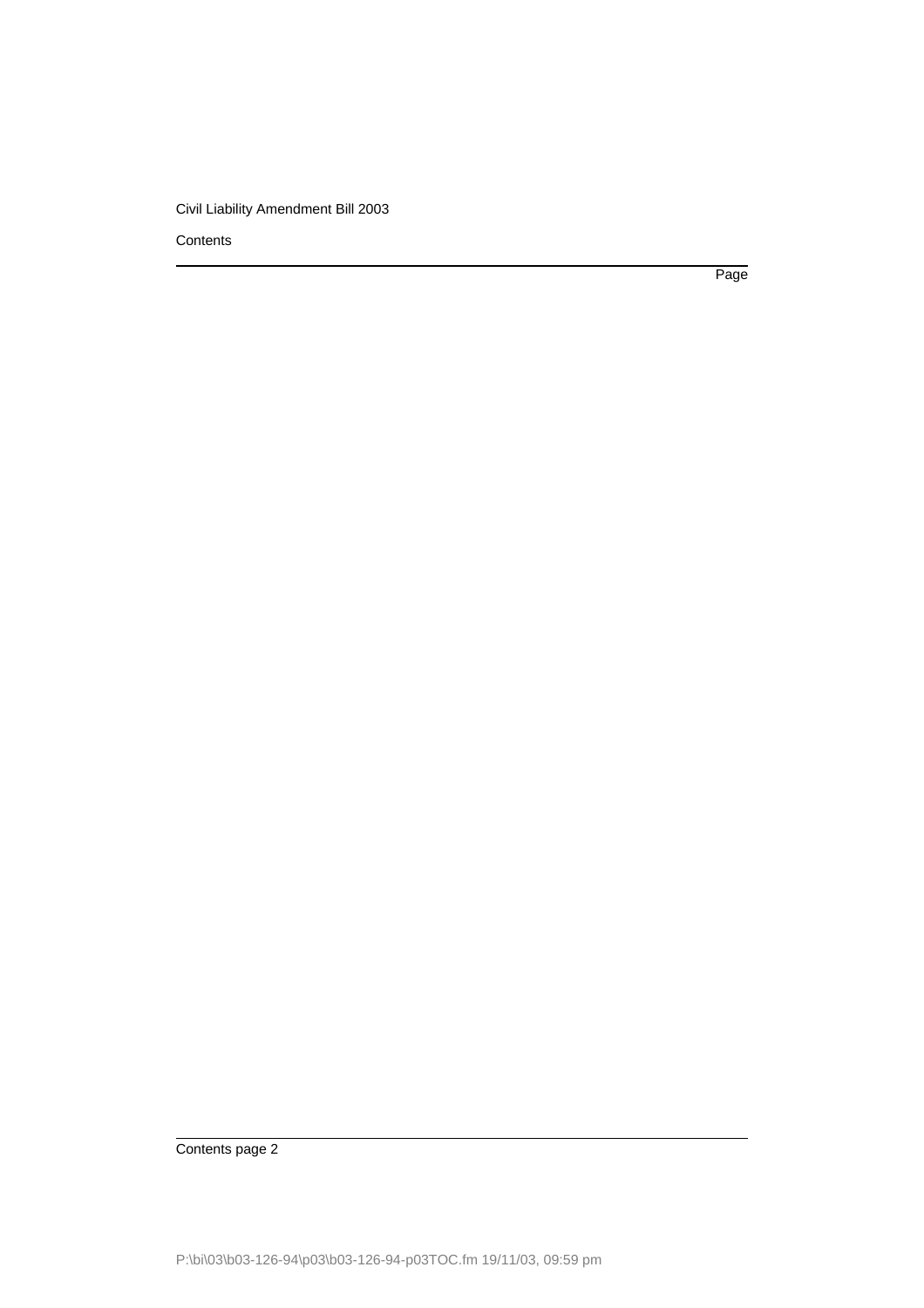*This PUBLIC BILL, originated in the LEGISLATIVE ASSEMBLY and, having this day passed, is now ready for presentation to the LEGISLATIVE COUNCIL for its concurrence.*

> *Clerk of the Legislative Assembly. Legislative Assembly,*



New South Wales

## **Civil Liability Amendment Bill 2003**

Act No , 2003

An Act to amend the *Civil Liability Act 2002* with respect to the civil liability of public authorities and officials and for the birth of a child, the recovery of damages by criminals and mentally ill persons, self-defence and proportionate liability; to amend the *Mental Health Act 1990* to exclude civil liability for certain functions exercised under that Act; and for other purposes.

*EXAMINED*

*Chairman of Committees*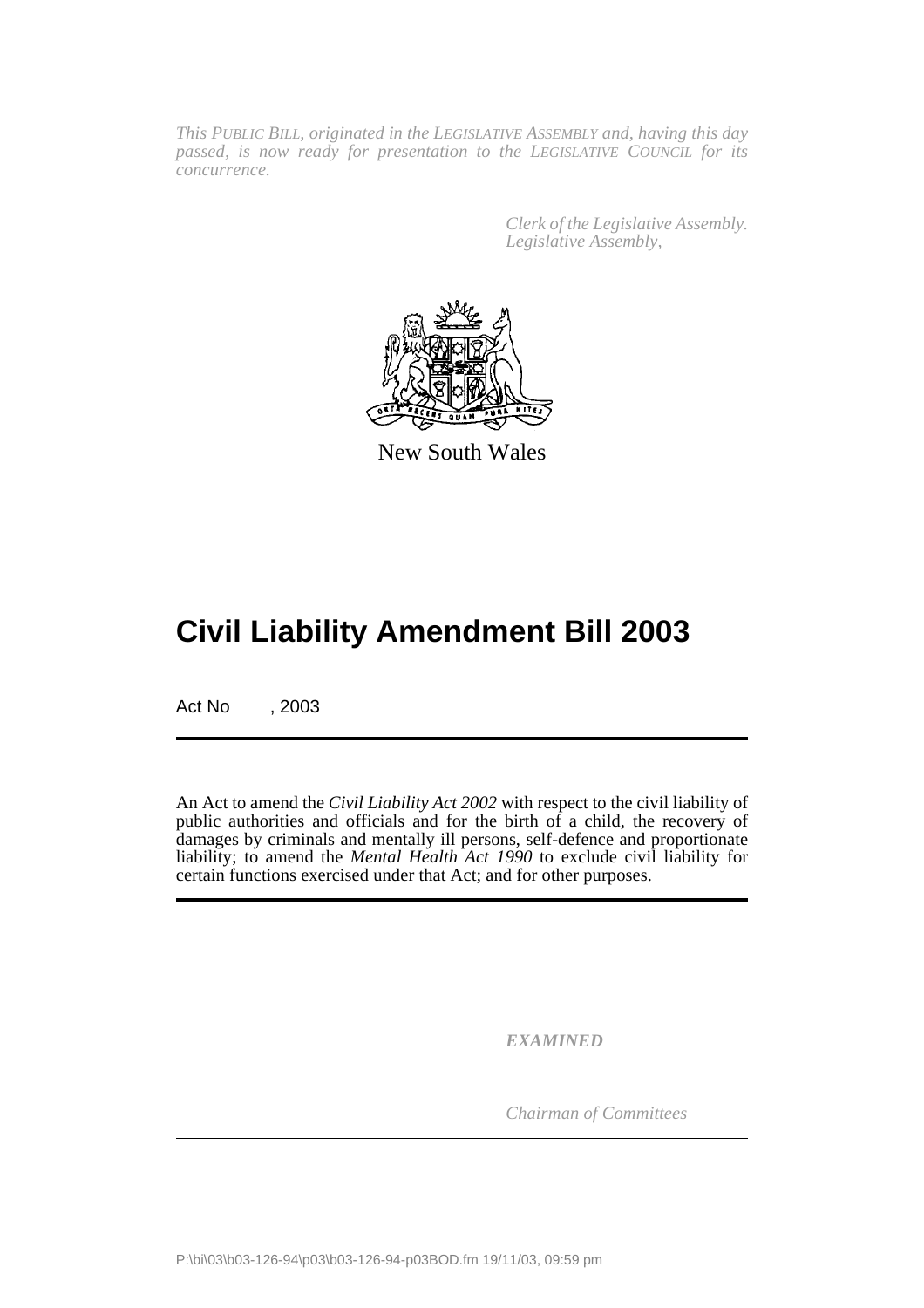<span id="page-3-3"></span><span id="page-3-2"></span><span id="page-3-1"></span><span id="page-3-0"></span>

|             | The Legislature of New South Wales enacts:                                     |        |
|-------------|--------------------------------------------------------------------------------|--------|
| 1           | Name of Act                                                                    | 2      |
|             | This Act is the <i>Civil Liability Amendment Act 2003</i> .                    | 3      |
| $\mathbf 2$ | <b>Commencement</b>                                                            | 4      |
|             | This Act commences on a day or days to be appointed by<br>proclamation.        | 5<br>6 |
| 3           | <b>Amendment of Civil Liability Act 2002 No 22</b>                             | 7      |
|             | The <i>Civil Liability Act 2002</i> is amended as set out in Schedules $1-3$ . | 8      |
| 4           | Amendment of Mental Health Act 1990 No 9                                       | 9      |
|             | The <i>Mental Health Act 1990</i> is amended as set out in Schedule 4.         | 10     |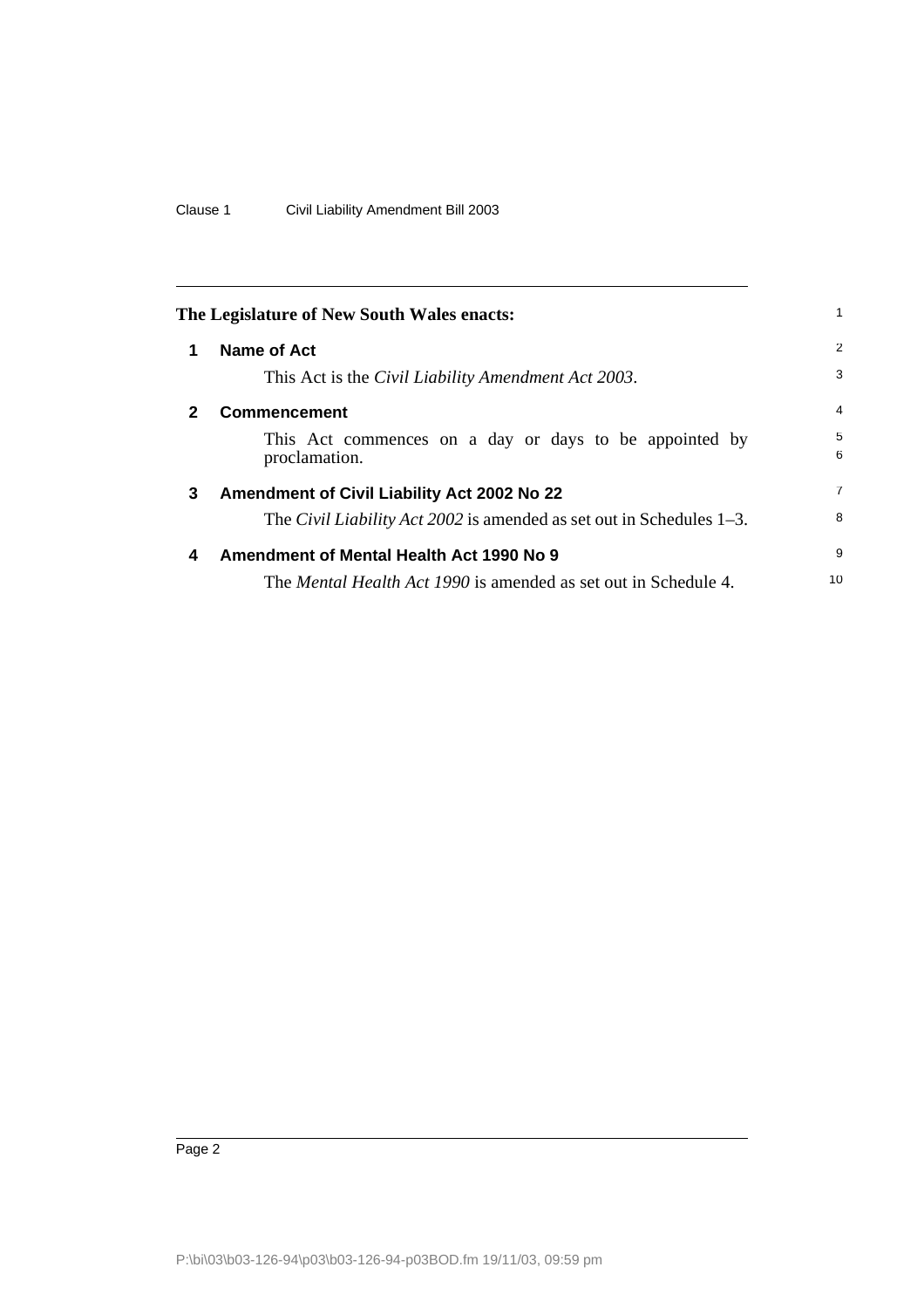Amendments to Civil Liability Act 2002 concerning public authorities, criminals, mentally ill persons and childbirth Schedule 1

### <span id="page-4-0"></span>**Schedule 1 Amendments to Civil Liability Act 2002 concerning public authorities, criminals, mentally ill persons and childbirth**

(Section 3)

| [1] |                                                                                    |                    | <b>Section 41 Definitions</b> |                                                                                                                                                                                                                                                                                                                                                                                                                                                       | 5                                      |
|-----|------------------------------------------------------------------------------------|--------------------|-------------------------------|-------------------------------------------------------------------------------------------------------------------------------------------------------------------------------------------------------------------------------------------------------------------------------------------------------------------------------------------------------------------------------------------------------------------------------------------------------|----------------------------------------|
|     | Insert after paragraph (e) of the definition of <i>public or other authority</i> : |                    |                               |                                                                                                                                                                                                                                                                                                                                                                                                                                                       |                                        |
|     |                                                                                    |                    | (e1)                          | any person having public official functions or acting in<br>a public official capacity (whether or not employed as a<br>public official), but only in relation to the exercise of<br>the person's public official functions, or                                                                                                                                                                                                                       | $\overline{7}$<br>$\,8\,$<br>9<br>10   |
| [2] |                                                                                    | <b>Section 43A</b> |                               |                                                                                                                                                                                                                                                                                                                                                                                                                                                       | 11                                     |
|     |                                                                                    |                    | Insert after section 43:      |                                                                                                                                                                                                                                                                                                                                                                                                                                                       | 12                                     |
|     | 43A                                                                                |                    |                               | Proceedings against public or other authorities for the<br>exercise of special statutory powers                                                                                                                                                                                                                                                                                                                                                       | 13<br>14                               |
|     |                                                                                    | (1)                |                               | This section applies to proceedings for civil liability to which<br>this Part applies to the extent that the liability is based on a<br>public or other authority's exercise of, or failure to exercise, a<br>special statutory power conferred on the authority.                                                                                                                                                                                     | 15<br>16<br>17<br>18                   |
|     |                                                                                    | (2)                |                               | A <i>special statutory power</i> is a power:                                                                                                                                                                                                                                                                                                                                                                                                          | 19                                     |
|     |                                                                                    |                    | (a)                           | that is conferred by or under a statute, and                                                                                                                                                                                                                                                                                                                                                                                                          | 20                                     |
|     |                                                                                    |                    | (b)                           | that is of a kind that persons generally are not<br>authorised to exercise without specific statutory<br>authority.                                                                                                                                                                                                                                                                                                                                   | 21<br>22<br>23                         |
|     |                                                                                    | (3)                |                               | For the purposes of any such proceedings, any act or omission<br>involving an exercise of, or failure to exercise, a special<br>statutory power does not give rise to civil liability unless the<br>act or omission was in the circumstances so unreasonable that<br>no authority having the special statutory power in question<br>could properly consider the act or omission to be a reasonable<br>exercise of, or failure to exercise, its power. | 24<br>25<br>26<br>27<br>28<br>29<br>30 |
|     |                                                                                    | (4)                |                               | In the case of a special statutory power of a public or other<br>authority to prohibit or regulate an activity, this section<br>applies in addition to section 44.                                                                                                                                                                                                                                                                                    | 31<br>32<br>33                         |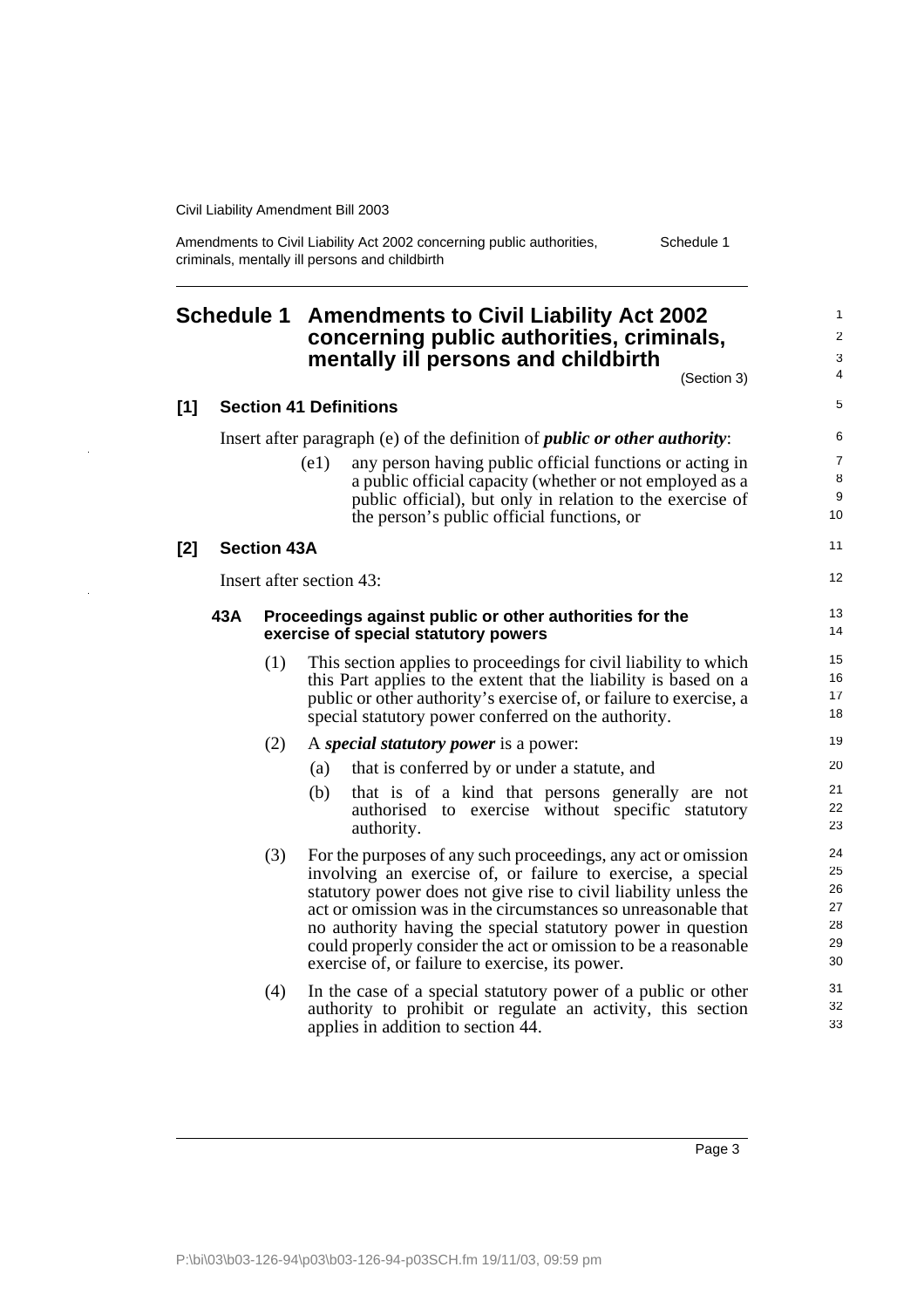Schedule 1 Amendments to Civil Liability Act 2002 concerning public authorities, criminals, mentally ill persons and childbirth

| [3] |                          |                    |     | Section 52 No civil liability for acts in self-defence                                                                                                                                                                                                                           | $\mathbf{1}$                   |  |
|-----|--------------------------|--------------------|-----|----------------------------------------------------------------------------------------------------------------------------------------------------------------------------------------------------------------------------------------------------------------------------------|--------------------------------|--|
|     |                          |                    |     | Omit ", but only if the conduct to which the person was responding was<br>unlawful." from section $52(1)$ .                                                                                                                                                                      | 2<br>3                         |  |
|     |                          | Insert instead:    |     |                                                                                                                                                                                                                                                                                  | 4                              |  |
|     |                          |                    |     | , but only if the conduct to which the person was responding:                                                                                                                                                                                                                    | 5                              |  |
|     |                          |                    | (a) | was unlawful, or                                                                                                                                                                                                                                                                 | 6                              |  |
|     |                          |                    | (b) | would have been unlawful if the other person carrying<br>out the conduct to which the person responds had not<br>been suffering from a mental illness at the time of the<br>conduct.                                                                                             | $\overline{7}$<br>8<br>9<br>10 |  |
| [4] |                          |                    |     | Section 54 Criminals not to be awarded damages                                                                                                                                                                                                                                   | 11                             |  |
|     |                          |                    |     | Omit section 54 $(1)$ (a) and (b). Insert instead:                                                                                                                                                                                                                               | 12                             |  |
|     |                          |                    | (a) | the death of, or the injury or damage to, the person that<br>is the subject of the proceedings occurred at the time of,<br>or following, conduct of that person that, on the balance<br>of probabilities, constitutes a serious offence, and                                     | 13<br>14<br>15<br>16           |  |
|     |                          |                    | (b) | that conduct contributed materially to the death, injury<br>or damage or to the risk of death, injury or damage.                                                                                                                                                                 | 17<br>18                       |  |
| [5] |                          | <b>Section 54A</b> |     |                                                                                                                                                                                                                                                                                  | 19                             |  |
|     | Insert after section 54: |                    |     |                                                                                                                                                                                                                                                                                  |                                |  |
|     | 54A                      |                    |     | Damages limitations if loss results from serious offence<br>committed by mentally ill person                                                                                                                                                                                     | 21<br>22                       |  |
|     |                          | (1)                |     | This section applies to a liability to which this Part applies in<br>circumstances where:                                                                                                                                                                                        | 23<br>24                       |  |
|     |                          |                    | (a) | the liability arises out of the death of, or injury or<br>damage to, a person, and                                                                                                                                                                                               | 25<br>26                       |  |
|     |                          |                    | (b) | that death, injury or damage occurred at the time of, or<br>following, conduct of the person that, on the balance of<br>probabilities, would have constituted a serious offence<br>if the person had not been suffering from a mental<br>illness at the time of the conduct, and | 27<br>28<br>29<br>30<br>31     |  |
|     |                          |                    | (c) | that conduct contributed materially to the death, injury<br>or damage or to the risk of death, injury or damage.                                                                                                                                                                 | 32<br>33                       |  |

÷,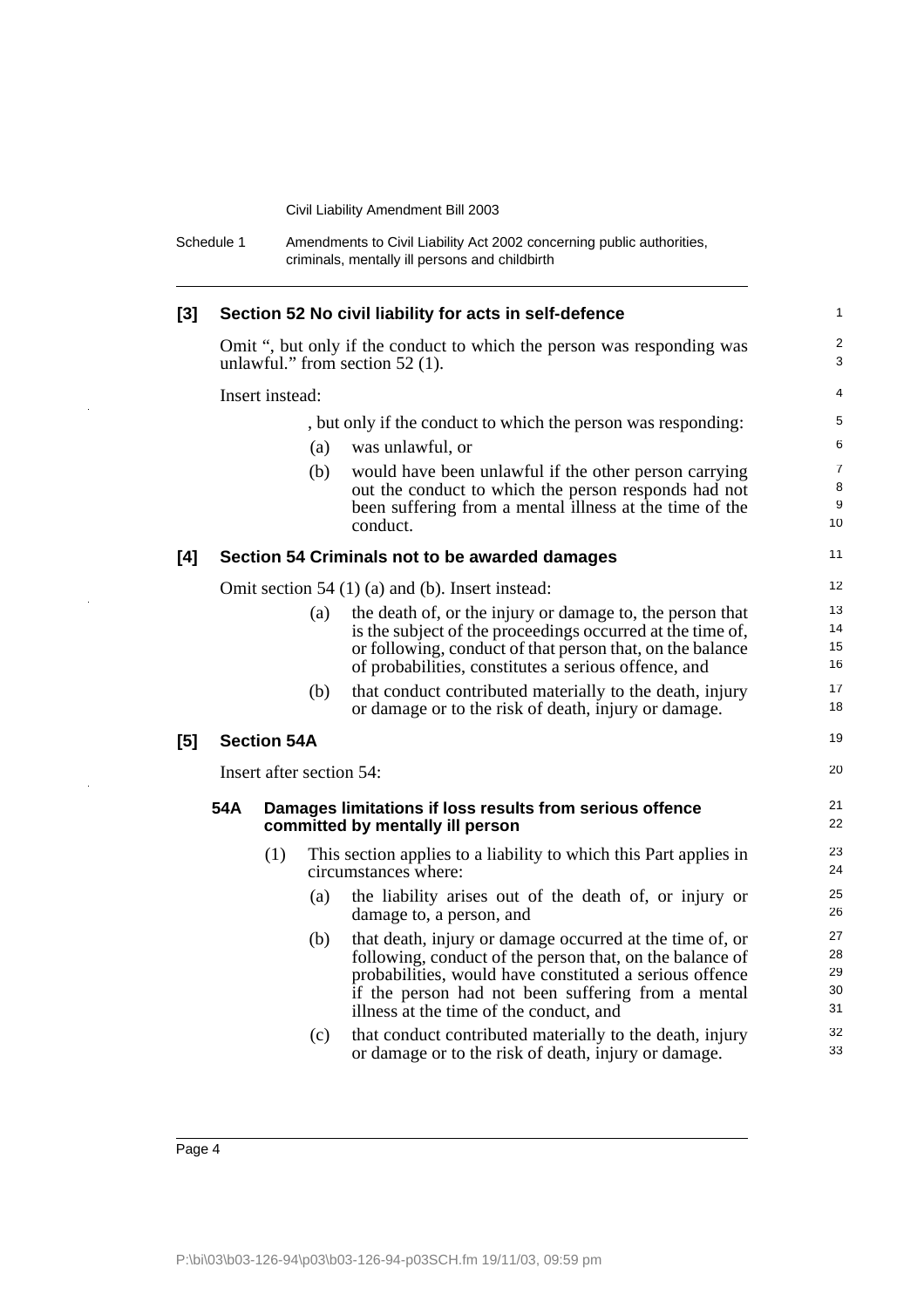**[6]** 

Amendments to Civil Liability Act 2002 concerning public authorities, criminals, mentally ill persons and childbirth Schedule 1

| (2)     |         | If a court awards damages in respect of a liability to which this<br>section applies, the following limitations apply to that award:                                                                                                                                                       | 1<br>2                     |
|---------|---------|--------------------------------------------------------------------------------------------------------------------------------------------------------------------------------------------------------------------------------------------------------------------------------------------|----------------------------|
|         |         | no damages may be awarded for non-economic loss,<br>(a)<br>and                                                                                                                                                                                                                             | 3<br>4                     |
|         |         | no damages for economic loss may be awarded for loss<br>(b)<br>of earnings.                                                                                                                                                                                                                | 5<br>6                     |
|         | (3)     | A serious offence is an offence punishable by imprisonment<br>for 6 months or more.                                                                                                                                                                                                        | 7<br>8                     |
|         | (4)     | This section does not apply to an award of damages against a<br>defendant if the conduct of the defendant that caused the<br>death, injury or damage concerned:                                                                                                                            | 9<br>10<br>11              |
|         |         | constitutes an offence (whether or not a serious<br>(a)<br>offence), or                                                                                                                                                                                                                    | 12<br>13                   |
|         |         | would have constituted an offence (whether or not a<br>(b)<br>serious offence) if the defendant had not been suffering<br>from a mental illness at the time of the conduct.                                                                                                                | 14<br>15<br>16             |
|         | (5)     | This section operates whether or not a person whose conduct<br>is in issue was acquitted of an offence concerning that conduct<br>by reason of mental illness or was found by a court not to be<br>fit to be tried for an offence concerning that conduct by reason<br>of such an illness. | 17<br>18<br>19<br>20<br>21 |
| Part 11 |         |                                                                                                                                                                                                                                                                                            | 22                         |
|         |         | Insert after Part 10:                                                                                                                                                                                                                                                                      | 23                         |
|         | Part 11 | Damages for the birth of a child                                                                                                                                                                                                                                                           | 24                         |
| 70      |         | <b>Application of Part</b>                                                                                                                                                                                                                                                                 | 25                         |
|         | (1)     | This Part applies to any claim for damages in civil<br>proceedings for the birth of a child, regardless of whether that<br>claim is made in tort, in contract, under statute or otherwise.                                                                                                 | 26<br>27<br>28             |
|         | (2)     | This Part does not apply to any claim for damages by a child<br>in civil proceedings for personal injury (within the meaning of<br>Part 1A) sustained by the child pre-natally or during birth.                                                                                            | 29<br>30<br>31             |
|         | (3)     | This Part does not apply to civil liability that is excluded from<br>the operation of this Part by section 3B but, despite that<br>section, does apply to liability of the kind referred to in<br>section $3B(1)(a)$ .                                                                     | 32<br>33<br>34<br>35       |
|         |         |                                                                                                                                                                                                                                                                                            |                            |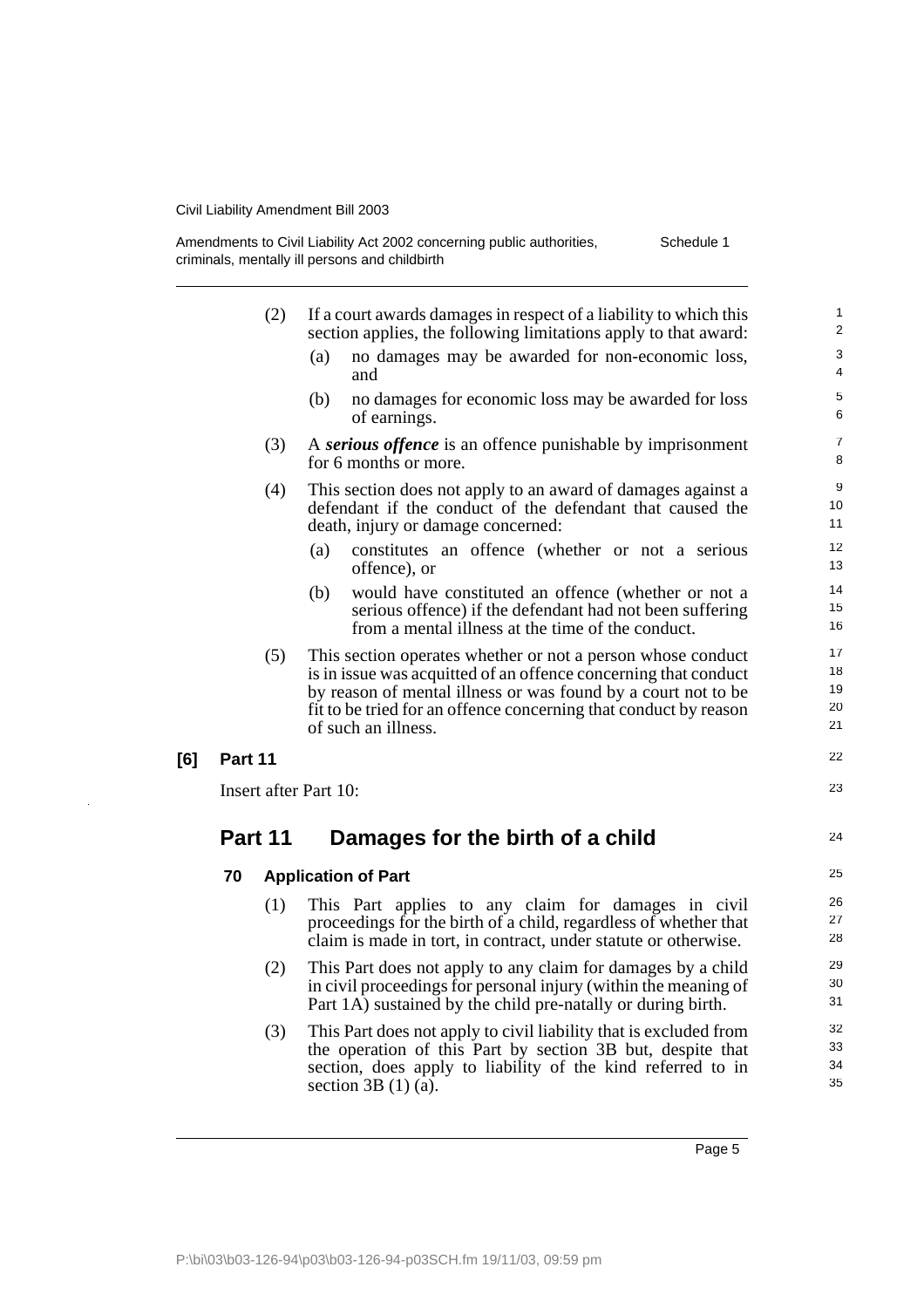Schedule 1 Amendments to Civil Liability Act 2002 concerning public authorities, criminals, mentally ill persons and childbirth

#### **71 Limitation of the award of damages for the birth of a child**

- (1) In any proceedings involving a claim for the birth of a child to which this Part applies, the court cannot award damages for economic loss for:
	- (a) the costs associated with rearing or maintaining the child that the claimant has incurred or will incur in the future, or

- (b) any loss of earnings by the claimant while the claimant rears or maintains the child.
- (2) Subsection (1) (a) does not preclude the recovery of any additional costs associated with rearing or maintaining a child who suffers from a disability that arise by reason of the disability.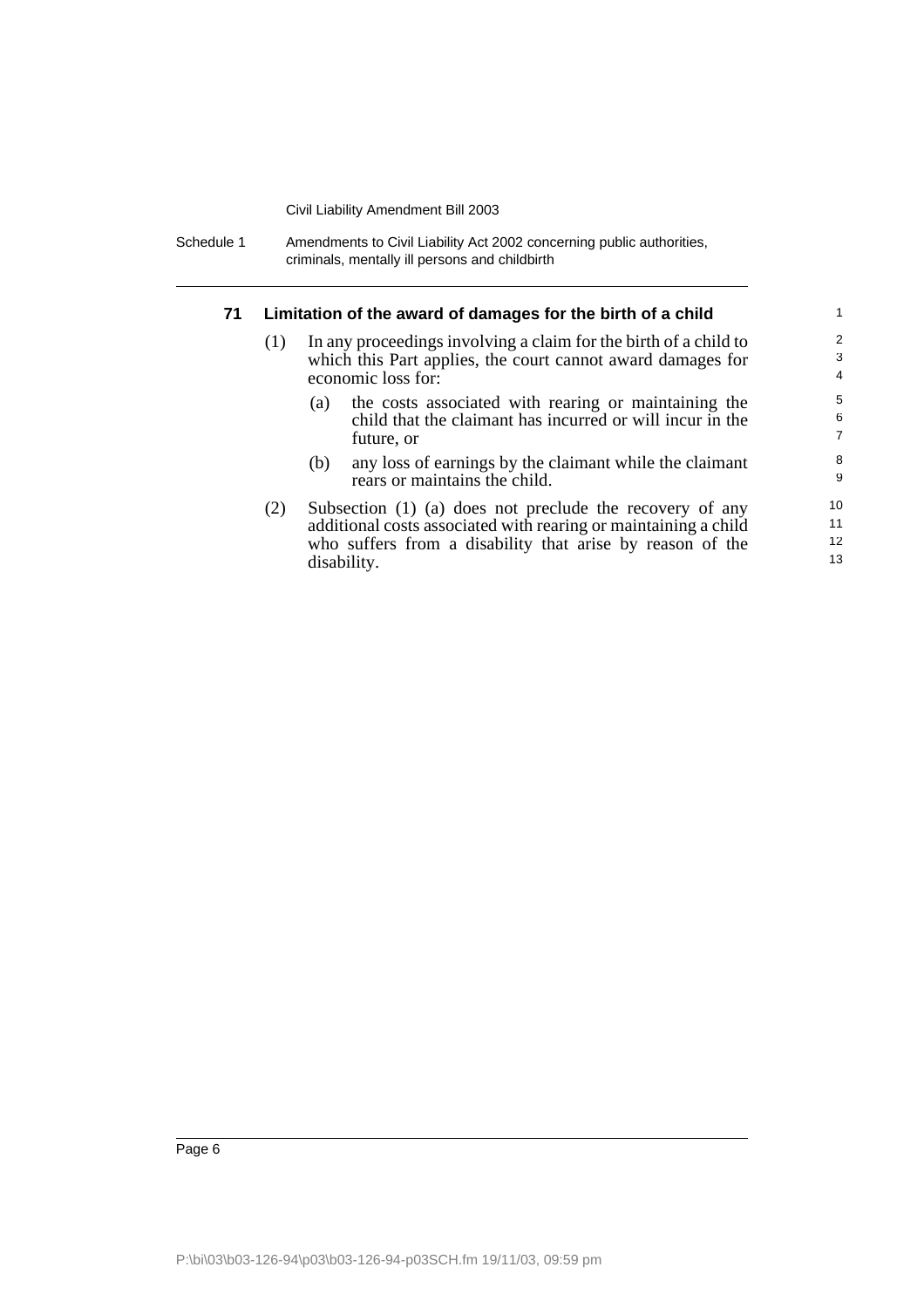Amendments to Civil Liability Act 2002 concerning proportionate liability Schedule 2

### <span id="page-8-0"></span>**Schedule 2 Amendments to Civil Liability Act 2002 concerning proportionate liability**

(Section 3)

26 27

28 29 30

31 32 33

34

#### **[1] Section 34 Application of Part (as inserted by Schedule 1 [5] to the Civil Liability Amendment (Personal Responsibility) Act 2002 No 92)**

Omit section 34 (1). Insert instead:

- (1) This Part applies to the following claims (*apportionable claims*):
	- (a) a claim for economic loss or damage to property in an action for damages (whether in contract, tort or otherwise) arising from a failure to take reasonable care, but not including any claim arising out of personal injury,
	- (b) a claim for economic loss or damage to property in an action for damages under the *Fair Trading Act 1987* for a contravention of section 42 of that Act.

#### **[2] Section 34 (1A)**

Insert after section 34 (1) (as inserted by Schedule 1 [5] to the *Civil Liability Amendment (Personal Responsibility) Act 2002*):

(1A) For the purposes of this Part, there is a single apportionable claim in proceedings in respect of the same loss or damage even if the claim for the loss or damage is based on more than one cause of action (whether or not of the same or a different kind).

## **[3] Section 34 (2) (as inserted by Schedule 1 [5] to the Civil Liability Amendment (Personal Responsibility) Act 2002 No 92)**

Omit "A". Insert instead "In this Part, a".

**[4] Section 34 (2) (as inserted by Schedule 1 [5] to the Civil Liability Amendment (Personal Responsibility) Act 2002 No 92)**

Insert "(or act or omission)" after "acts or omissions".

#### **[5] Section 34 (5) (as inserted by Schedule 1 [5] to the Civil Liability Amendment (Personal Responsibility) Act 2002 No 92)**

Omit the subsection.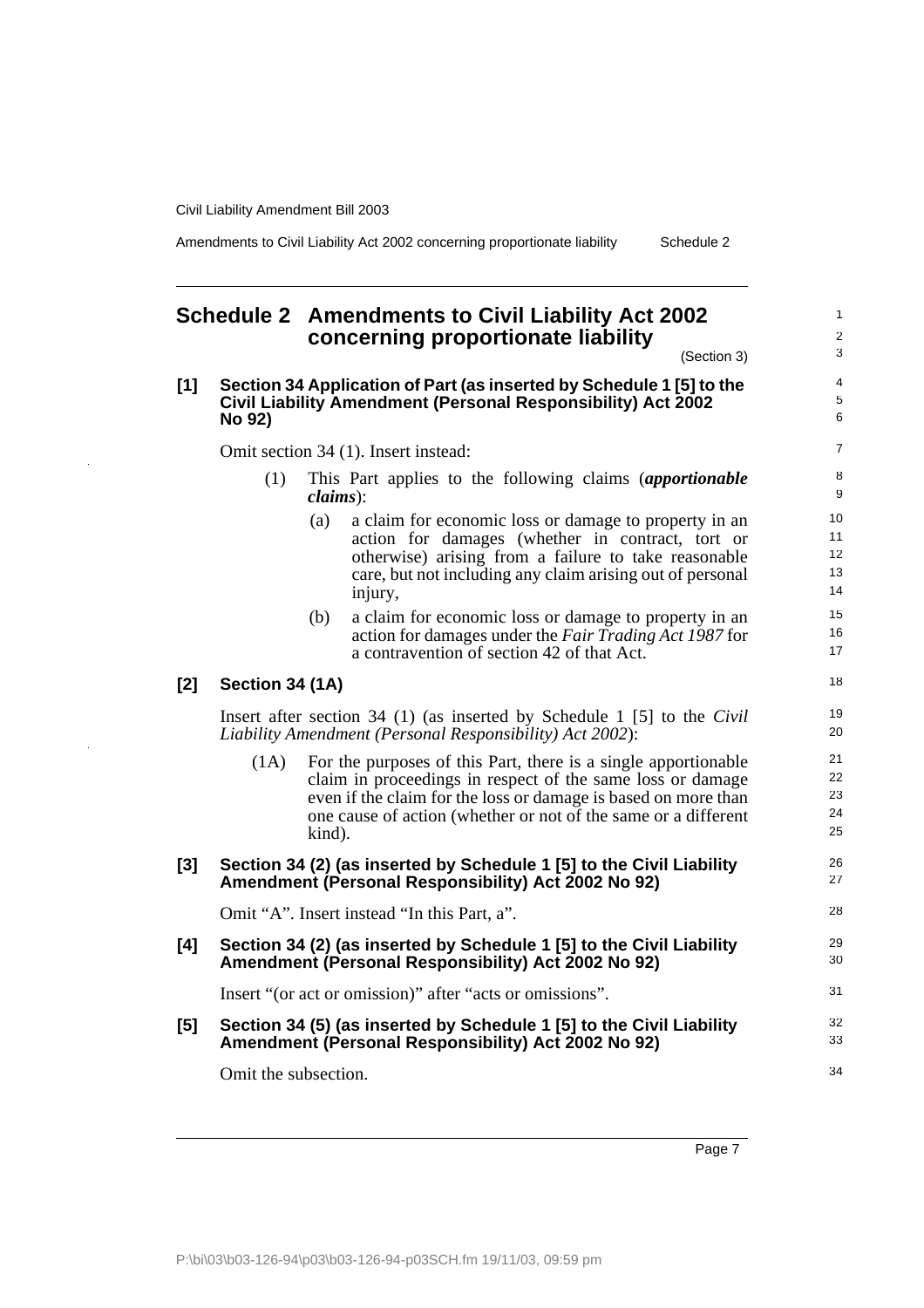Schedule 2 Amendments to Civil Liability Act 2002 concerning proportionate liability

| [6]   |     | <b>Section 34A</b> |                                                                                                                                 |                                                                                                                                                                                                                        | 1                            |
|-------|-----|--------------------|---------------------------------------------------------------------------------------------------------------------------------|------------------------------------------------------------------------------------------------------------------------------------------------------------------------------------------------------------------------|------------------------------|
|       |     |                    |                                                                                                                                 | Insert after section 34 (as inserted by Schedule 1 [5] to the Civil Liability<br>Amendment (Personal Responsibility) Act 2002):                                                                                        | $\overline{\mathbf{c}}$<br>3 |
|       | 34A |                    | apportionment                                                                                                                   | Certain concurrent wrongdoers not to have benefit of                                                                                                                                                                   | 4<br>5                       |
|       |     | (1)                |                                                                                                                                 | Nothing in this Part operates to limit the liability of a<br>concurrent wrongdoer (an excluded concurrent wrongdoer)<br>in proceedings involving an apportionable claim if:                                            | 6<br>7<br>8                  |
|       |     |                    | (a)                                                                                                                             | the concurrent wrongdoer intended to cause the<br>economic loss or damage to property that is the subject<br>of the claim, or                                                                                          | 9<br>10<br>11                |
|       |     |                    | (b)                                                                                                                             | the concurrent wrongdoer fraudulently caused the<br>economic loss or damage to property that is the subject<br>of the claim, or                                                                                        | 12<br>13<br>14               |
|       |     |                    | (c)                                                                                                                             | the civil liability of the concurrent wrongdoer was<br>otherwise of a kind excluded from the operation of this<br>Part by section 3B.                                                                                  | 15<br>16<br>17               |
|       |     | (2)                |                                                                                                                                 | The liability of an excluded concurrent wrongdoer is to be<br>determined in accordance with the legal rules, if any, that<br>(apart from this Part) are relevant.                                                      | 18<br>19<br>20               |
|       |     | (3)                |                                                                                                                                 | The liability of any other concurrent wrongdoer who is not an<br>excluded concurrent wrongdoer is to be determined in<br>accordance with the provisions of this Part.                                                  | 21<br>22<br>23               |
| $[7]$ |     | <b>Section 35A</b> |                                                                                                                                 |                                                                                                                                                                                                                        | 24                           |
|       |     |                    | Insert after section 35 (as inserted by Schedule 1 [5] to the Civil Liability<br>Amendment (Personal Responsibility) Act 2002): |                                                                                                                                                                                                                        |                              |
|       | 35A |                    | wrongdoers                                                                                                                      | Duty of defendant to inform plaintiff about concurrent                                                                                                                                                                 | 27<br>28                     |
|       |     | (1)                | If:                                                                                                                             |                                                                                                                                                                                                                        | 29                           |
|       |     |                    | (a)                                                                                                                             | a defendant in proceedings involving an apportionable<br>claim has reasonable grounds to believe that a particular<br>person (the <i>other person</i> ) may be a concurrent<br>wrongdoer in relation to the claim, and | 30<br>31<br>32<br>33         |
|       |     |                    |                                                                                                                                 |                                                                                                                                                                                                                        |                              |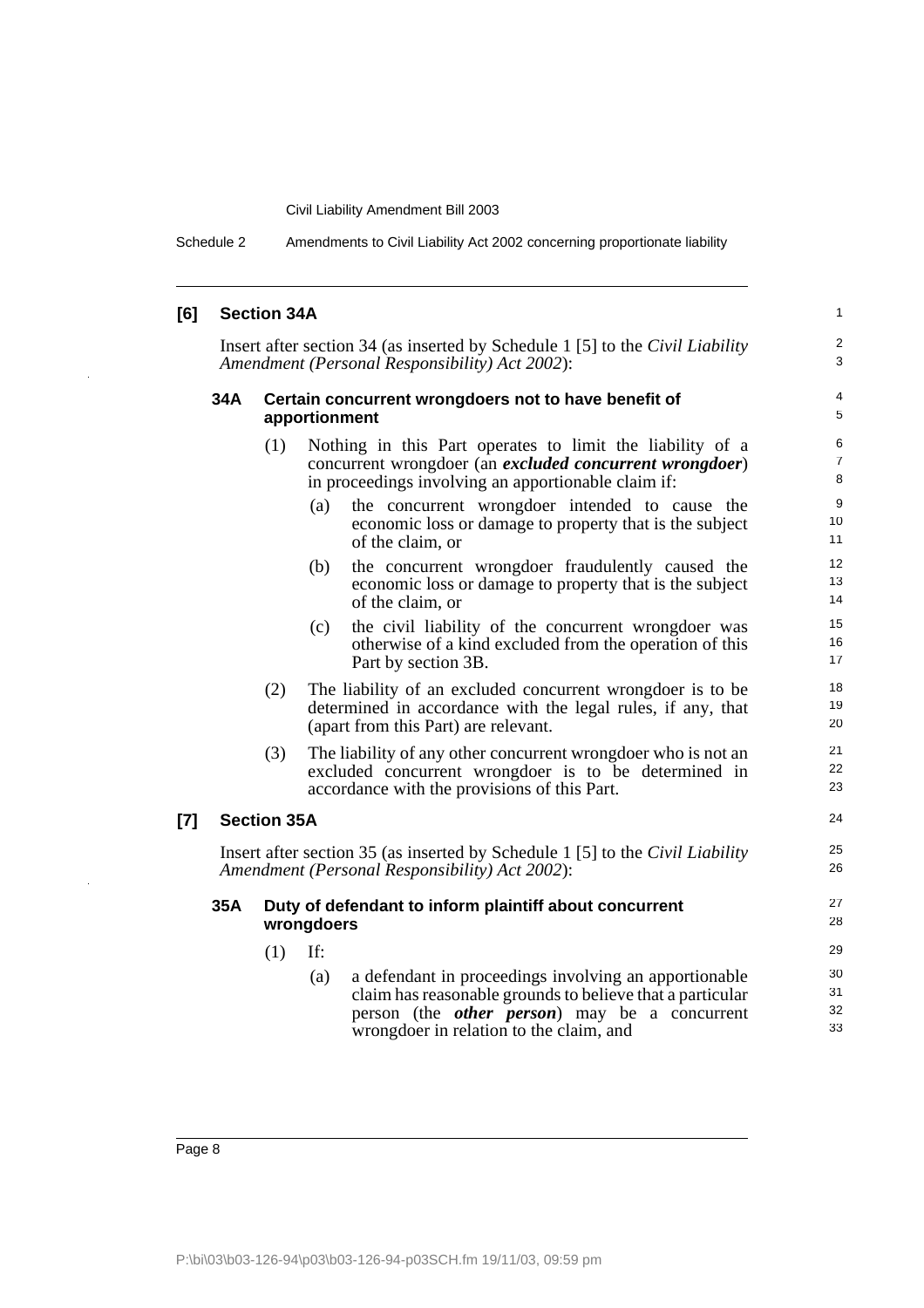Amendments to Civil Liability Act 2002 concerning proportionate liability Schedule 2

|     | (b)                                                            | the defendant fails to give the plaintiff, as soon as     | 1                |  |  |  |
|-----|----------------------------------------------------------------|-----------------------------------------------------------|------------------|--|--|--|
|     |                                                                | practicable, written notice of the information that the   | $\overline{2}$   |  |  |  |
|     |                                                                | defendant has about:                                      | 3                |  |  |  |
|     |                                                                | the identity of the other person, and<br>(i)              | $\overline{4}$   |  |  |  |
|     |                                                                | the circumstances that may make the other person<br>(ii)  | 5                |  |  |  |
|     |                                                                | a concurrent wrongdoer in relation to the claim,          | $\boldsymbol{6}$ |  |  |  |
|     |                                                                | and                                                       | $\overline{7}$   |  |  |  |
|     | (c)                                                            | the plaintiff unnecessarily incurs costs in the           | 8                |  |  |  |
|     |                                                                | proceedings because the plaintiff was not aware that the  | 9                |  |  |  |
|     |                                                                | other person may be a concurrent wrongdoer in relation    | 10               |  |  |  |
|     |                                                                | to the claim,                                             | 11               |  |  |  |
|     |                                                                | the court hearing the proceedings may order that the      | 12               |  |  |  |
|     |                                                                | defendant pay all or any of those costs of the plaintiff. | 13               |  |  |  |
| (2) | The court may order that the costs to be paid by the defendant |                                                           |                  |  |  |  |
|     |                                                                | be assessed on an indemnity basis or otherwise.           | 15               |  |  |  |
|     |                                                                |                                                           |                  |  |  |  |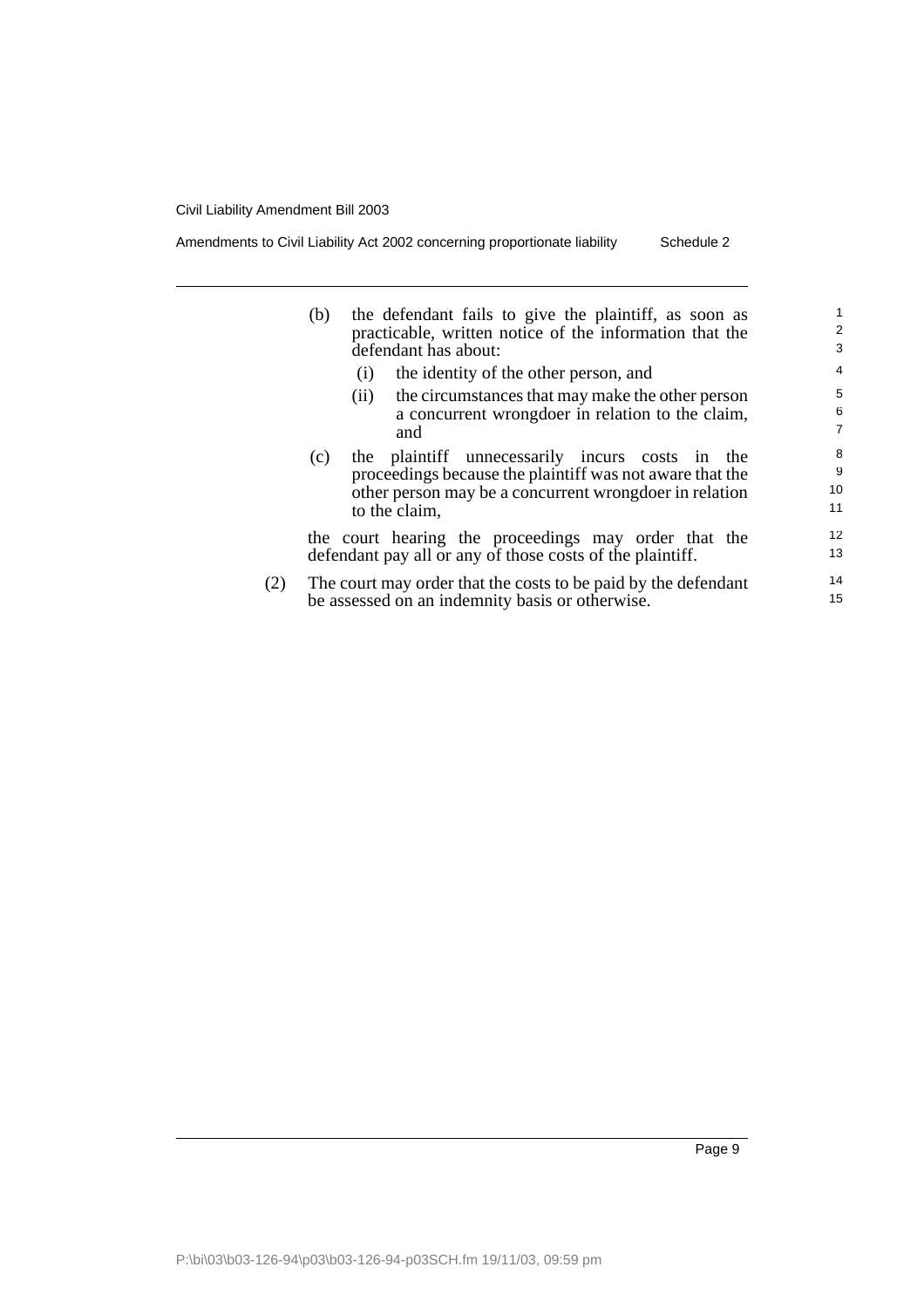Schedule 3 Other amendments to Civil Liability Act 2002

<span id="page-11-0"></span>

|       |                   | <b>Schedule 3 Other amendments to Civil Liability</b><br><b>Act 2002</b><br>(Section 3)                                                                                                       |
|-------|-------------------|-----------------------------------------------------------------------------------------------------------------------------------------------------------------------------------------------|
| $[1]$ | <b>Section 3C</b> |                                                                                                                                                                                               |
|       |                   | Insert after section 3B:                                                                                                                                                                      |
|       | 3C                | Act operates to exclude or limit vicarious liability                                                                                                                                          |
|       |                   | Any provision of this Act that excludes or limits the civil<br>liability of a person for a tort also operates to exclude or limit<br>the vicarious liability of another person for that tort. |
| $[2]$ |                   | Sections 42, 44 (1) and 45 (1)                                                                                                                                                                |
|       | occurring.        | Insert "for civil liability" before "to which this Part applies" wherever                                                                                                                     |
| [3]   |                   | Section 43 Proceedings against public or other authorities based<br>on breach of statutory duty                                                                                               |
|       | $43(1)$ .         | Omit "to which this Part applies that are based on an alleged" in section                                                                                                                     |
|       |                   | Insert instead "for civil liability to which this Part applies to the extent that<br>the liability is based on a".                                                                            |
| [4]   |                   | Section 44 When public or other authority not liable for failure to<br>exercise regulatory functions                                                                                          |
|       |                   | Omit "claim" and "claimant" from section 44 (1).                                                                                                                                              |
|       |                   | Insert instead "liability" and "plaintiff" respectively.                                                                                                                                      |
| [5]   |                   | <b>Schedule 1 Savings and transitional provisions</b>                                                                                                                                         |
|       |                   | Insert at the end of clause $1(1)$ :                                                                                                                                                          |
|       |                   | Civil Liability Amendment Act 2003                                                                                                                                                            |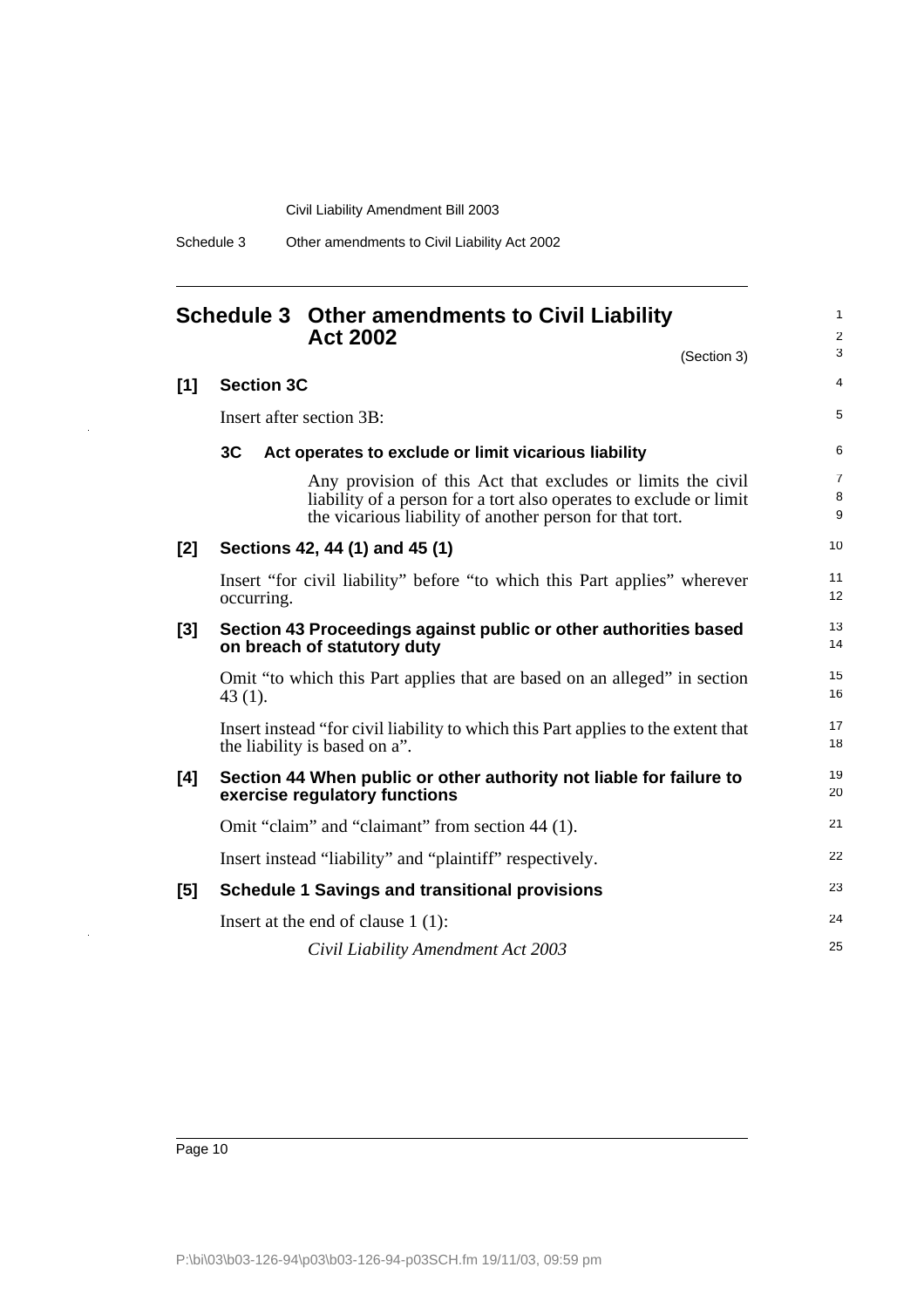Other amendments to Civil Liability Act 2002 Schedule 3

| [6] |                             |       | Schedule 1, Part 4                                                                                                                                         | 1                   |  |  |
|-----|-----------------------------|-------|------------------------------------------------------------------------------------------------------------------------------------------------------------|---------------------|--|--|
|     | <b>Insert after Part 3:</b> |       |                                                                                                                                                            |                     |  |  |
|     | Part 4                      |       | Provisions consequent on enactment of<br><b>Civil Liability Amendment Act 2003</b>                                                                         | 3<br>$\overline{4}$ |  |  |
|     | 12                          |       | <b>Definition</b>                                                                                                                                          | 5                   |  |  |
|     |                             |       | In this Part:                                                                                                                                              | 6                   |  |  |
|     |                             |       | amending Act means the Civil Liability Amendment Act 2003.                                                                                                 | 7                   |  |  |
|     | 13                          |       | Application of amendments concerning proportionate liability                                                                                               | 8                   |  |  |
|     |                             |       | Clause 6 (1) extends to Part 4 (as inserted by the Civil<br>Liability Amendment (Personal Responsibility) Act 2002 and<br>amended by the amending Act).    | 9<br>10<br>11       |  |  |
|     | 14                          | child | Application of amendments relating to damages for birth of                                                                                                 | 12<br>13            |  |  |
|     |                             | (1)   | Part 11 (as inserted by Schedule 1 [6] to the amending Act)<br>applies in relation to civil liability whether arising before or<br>after 13 November 2003. | 14<br>15<br>16      |  |  |
|     |                             | (2)   | However, Part 11 does not apply to proceedings commenced<br>in a court before 13 November 2003.                                                            | 17<br>18            |  |  |
|     | 15                          |       | Application of amendments concerning public and other<br>authorities, criminals and mentally ill persons                                                   | 19<br>20            |  |  |
|     |                             | (1)   | Parts 5 and 7 (as amended by the amending Act) apply in<br>relation to civil liability whether arising before or after 13<br>November 2003.                | 21<br>22<br>23      |  |  |
|     |                             | (2)   | Parts 5 and 7 (as so amended) also extend to proceedings<br>commenced before 13 November 2003.                                                             | 24<br>25            |  |  |
|     |                             | (3)   | However, subclause (2) does not operate:                                                                                                                   | 26                  |  |  |
|     |                             |       | to apply Part 5 or 7 (as so amended) in respect of any<br>(a)<br>decision of a court made before the commencement of<br>this clause, or                    | 27<br>28<br>29      |  |  |
|     |                             |       | to apply Part 5 or 7 in relation to any proceedings to<br>(b)<br>which the Part did not apply immediately before the<br>commencement of this clause.       | 30<br>31<br>32      |  |  |